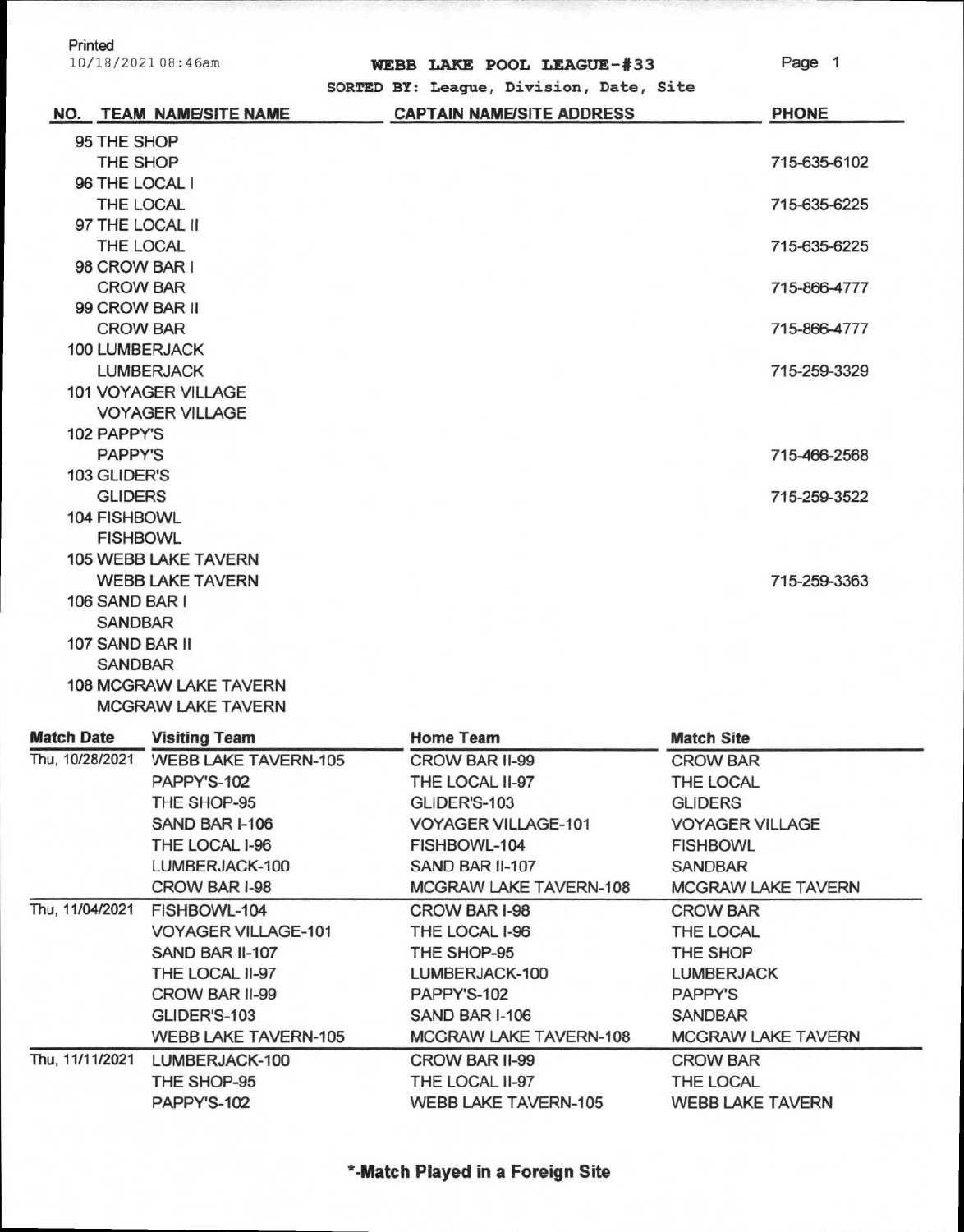## 10/18/202108:46am **WEBB LAKE POOL LEAGUE-#33**

Page 2

**SORTED BY: League, Division, Date, Site** 

| <b>Match Date</b> | <b>Visiting Team</b>          | <b>Home Team</b>              | <b>Match Site</b>         |
|-------------------|-------------------------------|-------------------------------|---------------------------|
| Thu, 11/11/2021   | THE LOCAL I-96                | GLIDER'S-103                  | <b>GLIDERS</b>            |
|                   | CROW BAR I-98                 | <b>VOYAGER VILLAGE-101</b>    | <b>VOYAGER VILLAGE</b>    |
|                   | <b>MCGRAW LAKE TAVERN-108</b> | FISHBOWL-104                  | <b>FISHBOWL</b>           |
|                   | SAND BAR I-106                | SAND BAR II-107               | <b>SANDBAR</b>            |
| Thu, 11/18/2021   | GLIDER'S-103                  | CROW BAR I-98                 | <b>CROW BAR</b>           |
|                   | SAND BAR II-107               | THE LOCAL I-96                | THE LOCAL                 |
|                   | CROW BAR II-99                | THE SHOP-95                   | THE SHOP                  |
|                   | PAPPY'S-102                   | LUMBERJACK-100                | <b>LUMBERJACK</b>         |
|                   | <b>WEBB LAKE TAVERN-105</b>   | FISHBOWL-104                  | <b>FISHBOWL</b>           |
|                   | THE LOCAL II-97               | SAND BAR I-106                | <b>SANDBAR</b>            |
|                   | <b>VOYAGER VILLAGE-101</b>    | <b>MCGRAW LAKE TAVERN-108</b> | <b>MCGRAW LAKE TAVERN</b> |
| Thu, 11/25/2021   | NO MATCHES THANKSGIVING       |                               |                           |
| Thu, 12/02/2021   | SAND BAR I-106                | CROW BAR II-99                | <b>CROW BAR</b>           |
|                   | THE LOCAL I-96                | THE LOCAL II-97               | THE LOCAL                 |
|                   | THE SHOP-95                   | PAPPY'S-102                   | <b>PAPPY'S</b>            |
|                   | LUMBERJACK-100                | <b>WEBB LAKE TAVERN-105</b>   | <b>WEBB LAKE TAVERN</b>   |
|                   | MCGRAW LAKE TAVERN-108        | GLIDER'S-103                  | <b>GLIDERS</b>            |
|                   | FISHBOWL-104                  | VOYAGER VILLAGE-101           | <b>VOYAGER VILLAGE</b>    |
|                   | CROW BAR I-98                 | SAND BAR II-107               | <b>SANDBAR</b>            |
| Thu, 12/09/2021   | THE LOCAL II-97               | CROW BAR I-98                 | <b>CROW BAR</b>           |
|                   | CROW BAR II-99                | THE LOCAL I-96                | THE LOCAL                 |
|                   | LUMBERJACK-100                | THE SHOP-95                   | THE SHOP                  |
|                   | <b>WEBB LAKE TAVERN-105</b>   | <b>VOYAGER VILLAGE-101</b>    | <b>VOYAGER VILLAGE</b>    |
|                   | GLIDER'S-103                  | FISHBOWL-104                  | <b>FISHBOWL</b>           |
|                   | PAPPY'S-102                   | SAND BAR I-106                | <b>SANDBAR</b>            |
|                   | SAND BAR II-107               | MCGRAW LAKE TAVERN-108        | <b>MCGRAW LAKE TAVERN</b> |
| Thu, 12/16/2021   | <b>CROW BAR I-98</b>          | CROW BAR II-99                | <b>CROW BAR</b>           |
|                   | MCGRAW LAKE TAVERN-108        | THE LOCAL II-97               | THE LOCAL                 |
|                   | SAND BAR I-106                | LUMBERJACK-100                | <b>LUMBERJACK</b>         |
|                   | THE LOCAL I-96                | PAPPY'S-102                   | <b>PAPPY'S</b>            |
|                   | THE SHOP-95                   | <b>WEBB LAKE TAVERN-105</b>   | <b>WEBB LAKE TAVERN</b>   |
|                   | <b>VOYAGER VILLAGE-101</b>    | GLIDER'S-103                  | <b>GLIDERS</b>            |
|                   | FISHBOWL-104                  | SAND BAR II-107               | <b>SANDBAR</b>            |
| Thu, 12/23/2021   | PAPPY'S-102                   | CROW BAR I-98                 | <b>CROW BAR</b>           |
|                   | LUMBERJACK-100                | THE LOCAL I-96                | THE LOCAL                 |
|                   | <b>WEBB LAKE TAVERN-105</b>   | GLIDER'S-103                  | <b>GLIDERS</b>            |
|                   | SAND BAR II-107               | <b>VOYAGER VILLAGE-101</b>    | <b>VOYAGER VILLAGE</b>    |
|                   | THE LOCAL II-97               | FISHBOWL-104                  | <b>FISHBOWL</b>           |
|                   | THE SHOP-95                   | SAND BAR I-106                | SANDBAR                   |
|                   | CROW BAR II-99                | MCGRAW LAKE TAVERN-108        | <b>MCGRAW LAKE TAVERN</b> |
| Thu, 12/30/2021   | FISHBOWL-104                  | CROW BAR II-99                | <b>CROW BAR</b>           |
|                   | <b>VOYAGER VILLAGE-101</b>    | THE LOCAL II-97               | THE LOCAL                 |
|                   | THE LOCAL I-96                | THE SHOP-95                   | THE SHOP                  |
|                   | CROW BAR I-98                 | LUMBERJACK-100                | <b>LUMBERJACK</b>         |
|                   | MCGRAW LAKE TAVERN-108        | PAPPY'S-102                   | <b>PAPPY'S</b>            |
|                   |                               |                               |                           |

**\* -Match Played in a Foreign Site**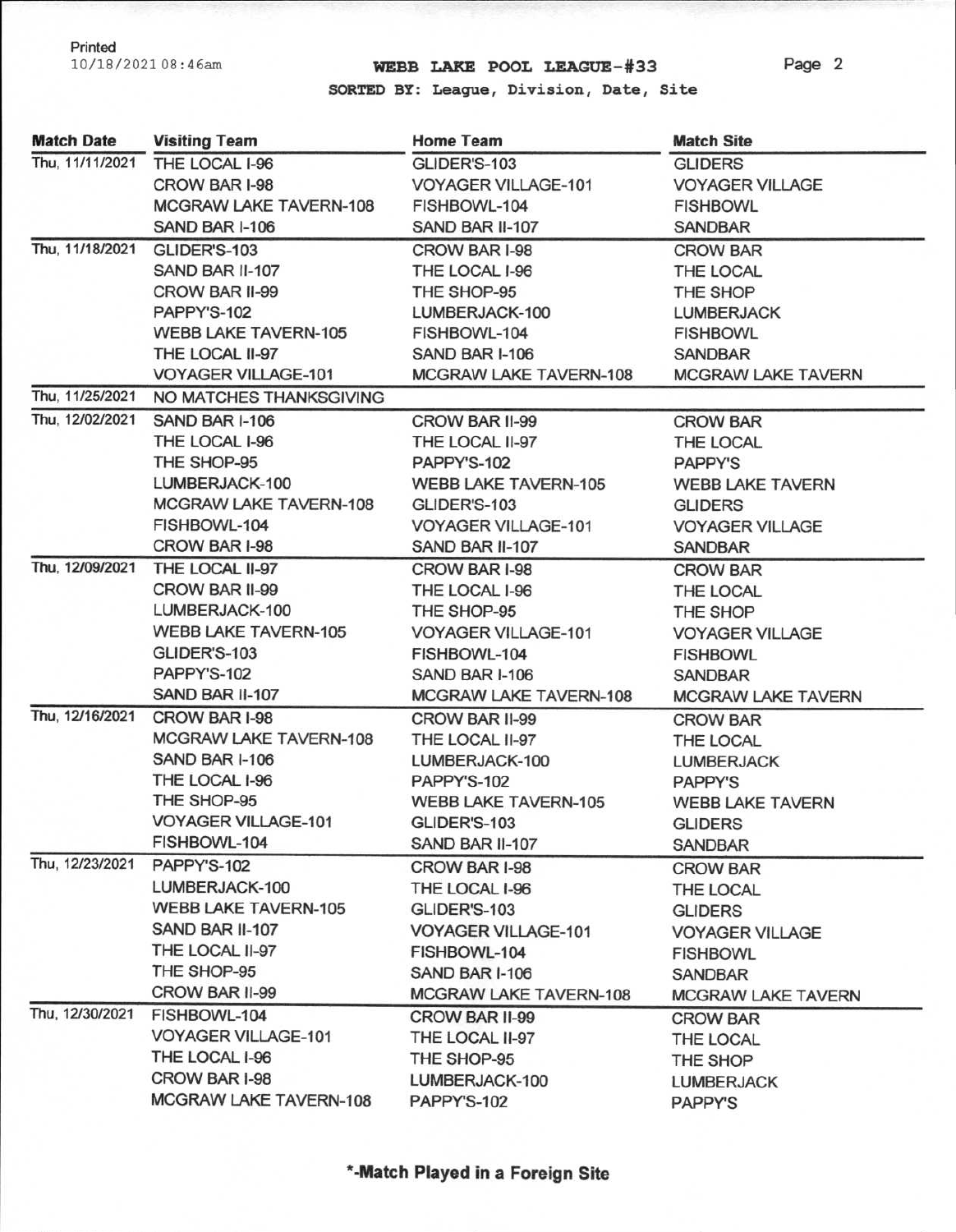## 10/18/202108:46am **WEBB LAKE POOL LEAGUE-#33**

Page 3

**SORTED BY: League, Division, Date, Site** 

| <b>Match Date</b> | <b>Visiting Team</b>                 | <b>Home Team</b>              | <b>Match Site</b>         |
|-------------------|--------------------------------------|-------------------------------|---------------------------|
| Thu, 12/30/2021   | SAND BAR I-106                       | <b>WEBB LAKE TAVERN-105</b>   | <b>WEBB LAKE TAVERN</b>   |
|                   | GLIDER'S-103                         | SAND BAR II-107               | <b>SANDBAR</b>            |
| Thu, 01/06/2022   | THE SHOP-95                          | CROW BAR I-98                 | <b>CROW BAR</b>           |
|                   | SAND BAR I-106                       | THE LOCAL I-96                | THE LOCAL                 |
|                   | THE LOCAL II-97                      | GLIDER'S-103                  | <b>GLIDERS</b>            |
|                   | CROW BAR II-99                       | <b>VOYAGER VILLAGE-101</b>    | <b>VOYAGER VILLAGE</b>    |
|                   | PAPPY'S-102                          | FISHBOWL-104                  | <b>FISHBOWL</b>           |
|                   | <b>WEBB LAKE TAVERN-105</b>          | SAND BAR II-107               | <b>SANDBAR</b>            |
|                   | LUMBERJACK-100                       | MCGRAW LAKE TAVERN-108        | <b>MCGRAW LAKE TAVERN</b> |
|                   | Thu, 01/13/2022 GLIDER'S-103         | CROW BAR II-99                | <b>CROW BAR</b>           |
|                   | SAND BAR II-107                      | THE LOCAL II-97               | THE LOCAL                 |
|                   | MCGRAW LAKE TAVERN-108               | THE SHOP-95                   | THE SHOP                  |
|                   | FISHBOWL-104                         | LUMBERJACK-100                | <b>LUMBERJACK</b>         |
|                   | <b>VOYAGER VILLAGE-101</b>           | PAPPY'S-102                   | <b>PAPPY'S</b>            |
|                   | THE LOCAL I-96                       | <b>WEBB LAKE TAVERN-105</b>   | <b>WEBB LAKE TAVERN</b>   |
|                   | CROW BAR I-98                        | SAND BAR I-106                | <b>SANDBAR</b>            |
| Thu, 01/20/2022   | THE LOCAL I-96                       | CROW BAR I-98                 | <b>CROW BAR</b>           |
|                   | <b>WEBB LAKE TAVERN-105</b>          | THE LOCAL II-97               | THE LOCAL                 |
|                   | PAPPY'S-102                          | GLIDER'S-103                  | <b>GLIDERS</b>            |
|                   | LUMBERJACK-100                       | <b>VOYAGER VILLAGE-101</b>    | <b>VOYAGER VILLAGE</b>    |
|                   | THE SHOP-95                          | FISHBOWL-104                  | <b>FISHBOWL</b>           |
|                   | CROW BAR II-99                       | SAND BAR II-107               | <b>SANDBAR</b>            |
|                   | SAND BAR I-106                       | <b>MCGRAW LAKE TAVERN-108</b> | <b>MCGRAW LAKE TAVERN</b> |
| Thu, 01/27/2022   | THE LOCAL II-97                      | CROW BAR II-99                | <b>CROW BAR</b>           |
|                   | MCGRAW LAKE TAVERN-108               | THE LOCAL I-96                | THE LOCAL                 |
|                   | <b>VOYAGER VILLAGE-101</b>           | THE SHOP-95                   | THE SHOP                  |
|                   | GLIDER'S-103                         | LUMBERJACK-100                | <b>LUMBERJACK</b>         |
|                   | SAND BAR II-107                      | PAPPY'S-102                   | PAPPY'S                   |
|                   | CROW BAR I-98                        | <b>WEBB LAKE TAVERN-105</b>   | <b>WEBB LAKE TAVERN</b>   |
|                   | FISHBOWL-104                         | SAND BAR I-106                | <b>SANDBAR</b>            |
|                   | Thu, 02/03/2022 WEBB LAKE TAVERN-105 | CROW BAR I-98                 | <b>CROW BAR</b>           |
|                   | CROW BAR II-99                       | THE LOCAL II-97               | THE LOCAL                 |
|                   | LUMBERJACK-100                       | GLIDER'S-103                  | <b>GLIDERS</b>            |
|                   | THE SHOP-95                          | VOYAGER VILLAGE-101           | <b>VOYAGER VILLAGE</b>    |
|                   | SAND BAR I-106                       | FISHBOWL-104                  | <b>FISHBOWL</b>           |
|                   | PAPPY'S-102                          | SAND BAR II-107               | SANDBAR                   |
|                   | THE LOCAL I-96                       | MCGRAW LAKE TAVERN-108        | <b>MCGRAW LAKE TAVERN</b> |
| Thu, 02/10/2022   | SAND BAR II-107                      | CROW BAR II-99                | <b>CROW BAR</b>           |
|                   | CROW BAR I-98                        | THE LOCAL I-96                | THE LOCAL                 |
|                   | FISHBOWL-104                         | THE SHOP-95                   | THE SHOP                  |
|                   | <b>VOYAGER VILLAGE-101</b>           | LUMBERJACK-100                | <b>LUMBERJACK</b>         |
|                   | GLIDER'S-103                         | PAPPY'S-102                   | <b>PAPPY'S</b>            |
|                   | THE LOCAL II-97                      | <b>WEBB LAKE TAVERN-105</b>   | <b>WEBB LAKE TAVERN</b>   |
|                   | MCGRAW LAKE TAVERN-108               | SAND BAR I-106                | <b>SANDBAR</b>            |
| Thu, 02/17/2022   | SAND BAR I-106                       | CROW BAR I-98                 | <b>CROW BAR</b>           |